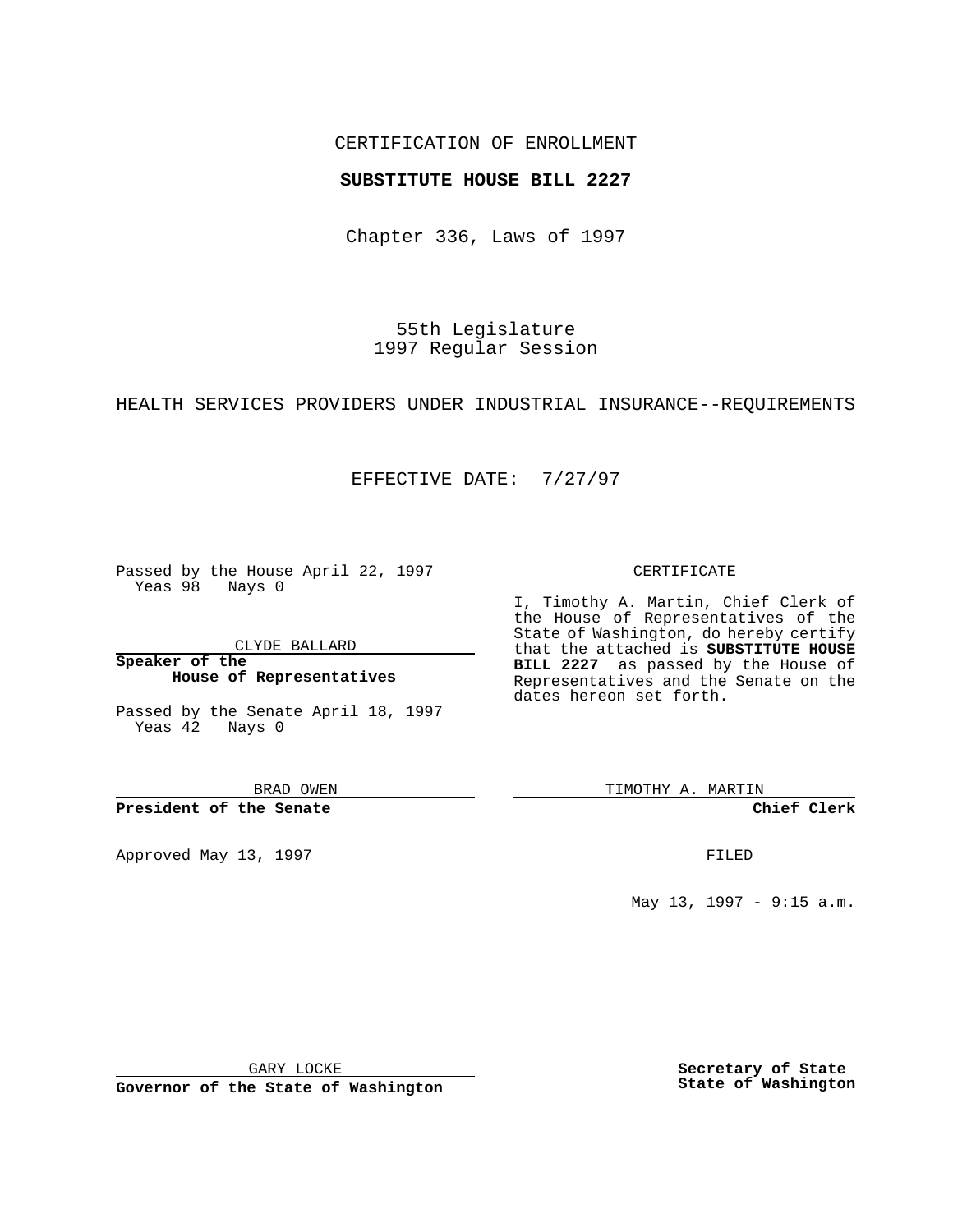# **SUBSTITUTE HOUSE BILL 2227** \_\_\_\_\_\_\_\_\_\_\_\_\_\_\_\_\_\_\_\_\_\_\_\_\_\_\_\_\_\_\_\_\_\_\_\_\_\_\_\_\_\_\_\_\_\_\_

\_\_\_\_\_\_\_\_\_\_\_\_\_\_\_\_\_\_\_\_\_\_\_\_\_\_\_\_\_\_\_\_\_\_\_\_\_\_\_\_\_\_\_\_\_\_\_

Passed Legislature - 1997 Regular Session

AS AMENDED BY THE SENATE

**State of Washington 55th Legislature 1997 Regular Session**

**By** House Committee on Commerce & Labor (originally sponsored by Representatives Clements and McMorris)

Read first time 03/05/97.

 AN ACT Relating to health services providers under industrial insurance; amending RCW 51.48.280; adding a new section to chapter 51.36 RCW; and prescribing penalties.

BE IT ENACTED BY THE LEGISLATURE OF THE STATE OF WASHINGTON:

 **Sec. 1.** RCW 51.48.280 and 1986 c 200 s 6 are each amended to read as follows:

 (1) Any person, firm, corporation, partnership, association, agency, institution, or other legal entity, that solicits or receives any remuneration (including any kickback, bribe, or rebate) directly or indirectly, overtly or covertly, in cash or in kind:

 (a) In return for referring an individual to a person for the furnishing or arranging for the furnishing of any item or service for which payment may be made in whole or in part under this chapter; or (b) In return for purchasing, leasing, ordering, or arranging for or recommending purchasing, leasing, or ordering any goods, facility, service, or item for which payment may be made in whole or in part under this chapter;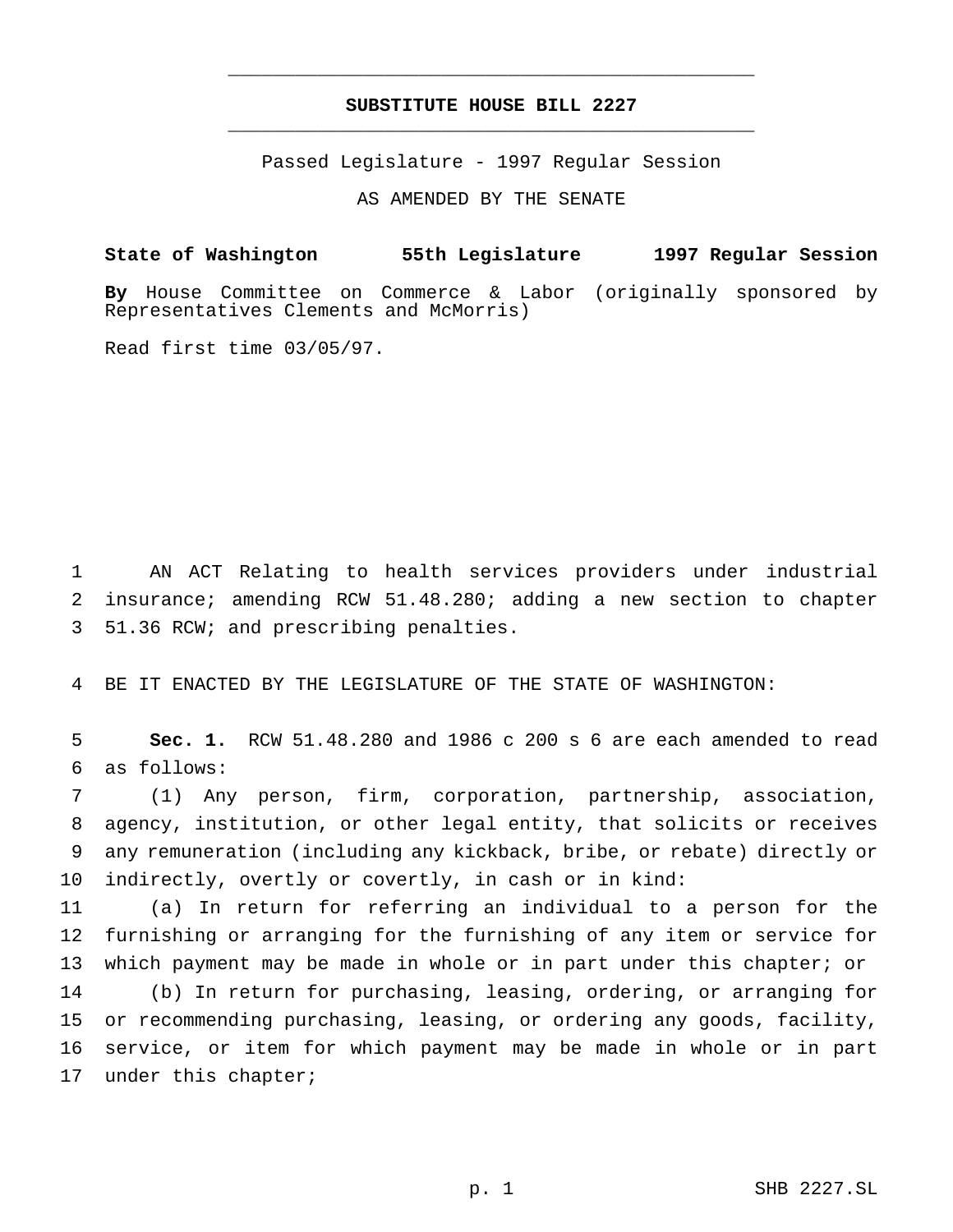1 shall be guilty of a class C felony((: PROVIDED, That)). However, the fine, if imposed, shall not be in an amount more than twenty-five thousand dollars, except as authorized by RCW 9A.20.030.

 (2) Any person, firm, corporation, partnership, association, agency, institution, or other legal entity, that offers or pays any remuneration (including any kickback, bribe, or rebate) directly or indirectly, overtly or covertly, in cash or in kind to any person to induce such person:

 (a) To refer an individual to a person for the furnishing or arranging for the furnishing of any item or service for which payment may be made, in whole or in part, under this chapter; or

 (b) To purchase, lease, order, or arrange for or recommend purchasing, leasing, or ordering any goods, facility, service, or item for which payment may be made in whole or in part under this chapter; 15 shall be guilty of a class C felony((: PROVIDED, That)). However, the fine, if imposed, shall not be in an amount more than twenty-five thousand dollars, except as authorized by RCW 9A.20.030.

 (3) A health services provider who (a) provides a health care 19 service to a claimant, while acting as the claimant's representative for the purpose of obtaining authorization for the services, and (b) 21 charges a percentage of the claimant's benefits or other fee for acting 22 as the claimant's representative under this title shall be guilty of a 23 gross misdemeanor. However, the fine, if imposed, shall not be in an amount more than twenty-five thousand dollars, except as authorized by RCW 9A.20.030.

26 (4) Subsections (1) and (2) of this section shall not apply to:

 (a) A discount or other reduction in price obtained by a provider of services or other entity under this chapter if the reduction in price is properly disclosed and appropriately reflected in the costs 30 claimed or charges made by the provider or entity under this chapter; and

 (b) Any amount paid by an employer to an employee (who has a bona fide employment relationship with such employer) for employment in the provision of covered items or services.

 $((+4))$   $(5)$  Subsections (1) and (2) of this section, if applicable to the conduct involved, shall supersede the criminal provisions of chapter 19.68 RCW, but shall not preclude administrative proceedings authorized by chapter 19.68 RCW.